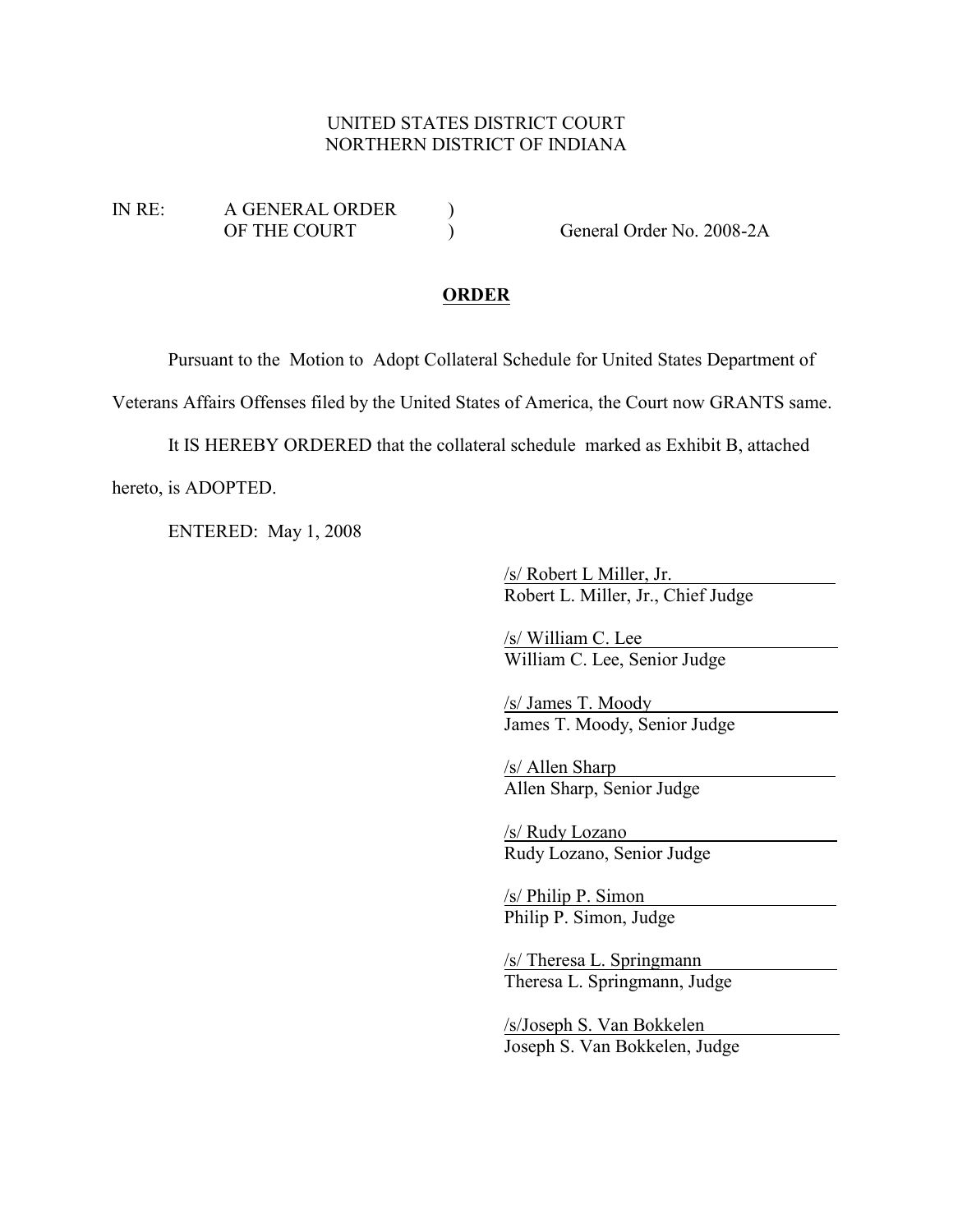| <b>Citation</b>                 | <b>Offense</b>                                                                                               | Collateral | <b>Violation</b><br><b>Notice</b><br>Processing<br>Fee |
|---------------------------------|--------------------------------------------------------------------------------------------------------------|------------|--------------------------------------------------------|
| <b>38 CFR</b><br>$1.218(b)$ (1) | Improper Disposal of rubbish                                                                                 | \$200      | \$25                                                   |
| <b>38 CFR</b><br>1.218(b)(2)    | Spitting on property                                                                                         | \$25       | \$25                                                   |
| <b>38 CFR</b><br>1.218(b)(3)    | Throwing of articles from a building or the<br>unauthorized climbing upon any part of a building.            | \$50       | \$25                                                   |
| <b>38 CFR</b><br>1.218(b)(4)    | Willful destruction, damage or removal of Government<br>property without authorization                       | \$500      | \$25                                                   |
| <b>38 CFR</b><br>1.218(b)(5)    | Defacement, destruction, mutilation or injury to, or<br>removal, or disturbance of grave marker or headstone | \$500      | \$25                                                   |
| <b>38 CFR</b><br>1.218(b)(6)    | Failure to comply with signs of a directive and<br>restrictive nature posted for safety purposes             | \$50       | \$25                                                   |
| <b>38 CFR</b><br>1.218(b)(7)    | Tampering with, removal, marring, or destruction of<br>posted signs                                          | \$150      | \$25                                                   |
| <b>38 CFR</b><br>1.218(b)(8)    | Entry into areas posted as closed to the public or others<br>(trespass)                                      | \$50       | \$25                                                   |
| <b>38 CFR</b><br>1.218(b)(9)    | Unauthorized demonstration or service in a national<br>cemetery or on other VA property                      | \$250      | \$25                                                   |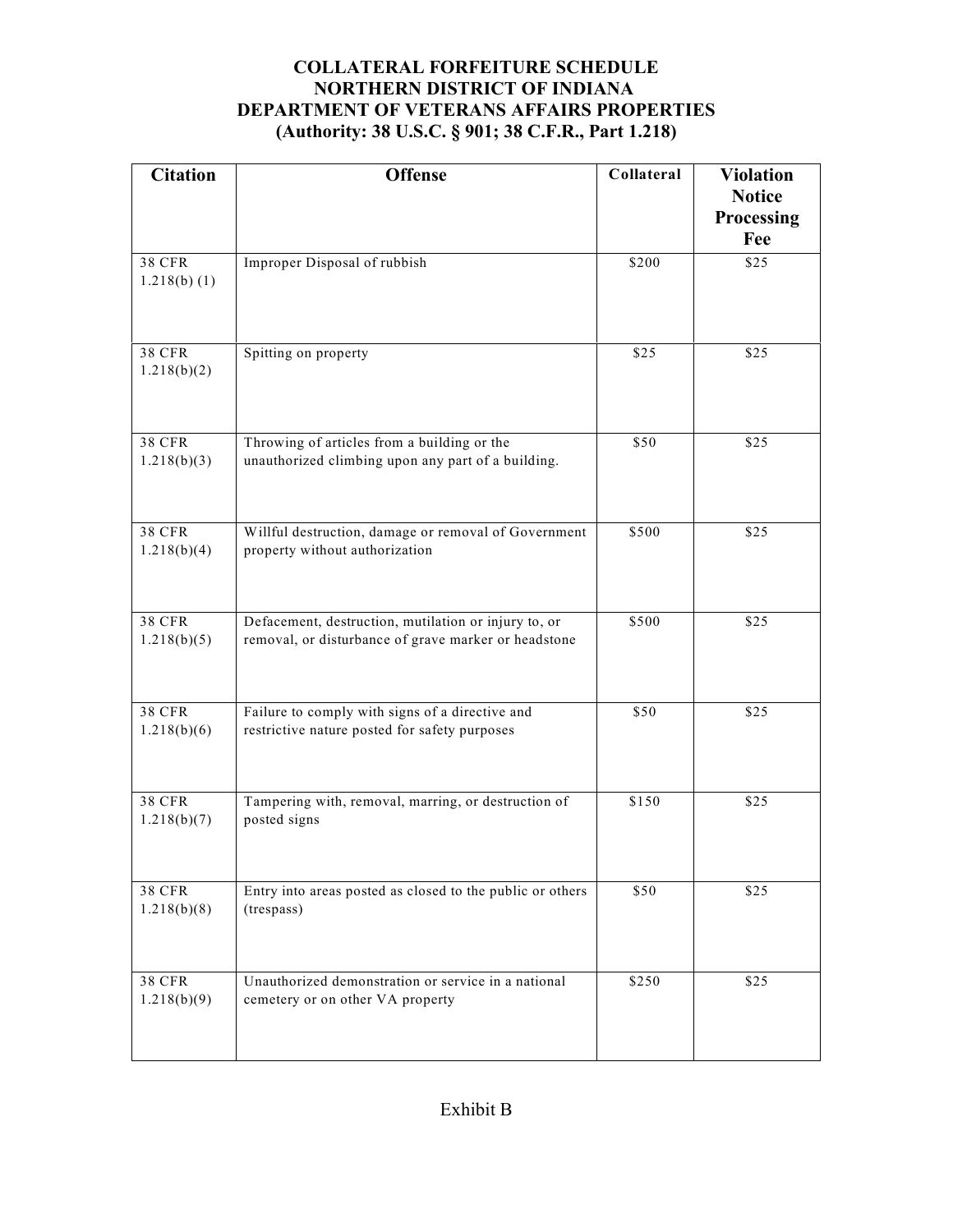| <b>Citation</b>               | <u>1000010,000 0.000,000 0.000 0.000,000 0.000</u><br><b>Offense</b>                                                                                                                                                                                                                                 | Collateral | <b>Violation</b><br><b>Notice</b> |
|-------------------------------|------------------------------------------------------------------------------------------------------------------------------------------------------------------------------------------------------------------------------------------------------------------------------------------------------|------------|-----------------------------------|
|                               |                                                                                                                                                                                                                                                                                                      |            | Processing<br>Fee                 |
| <b>38 CFR</b><br>1.218(b)(10) | Creating a disturbance during a burial ceremony                                                                                                                                                                                                                                                      | \$250      | \$25                              |
| <b>38 CFR</b><br>1.218(b)(11) | Disorderly conduct which creates loud, boisterous and<br>unusual noise, or which obstructs the normal use of<br>entrances, exits, foyers, offices, corridors, elevators,<br>and stairways, or which tends to impede or prevent the<br>normal operation of a service or operation of the<br>facility. | \$250      | \$25                              |
| <b>38 CFR</b><br>1.218(b)(12) | Failure to depart premises by unauthorized persons.                                                                                                                                                                                                                                                  | \$50       | \$25                              |
| <b>38 CFR</b><br>1.218(b)(13) | Unauthorized loitering, sleeping or assembly on<br>property.                                                                                                                                                                                                                                         | \$50       | \$25                              |
| <b>38 CFR</b><br>1.218(b)(14) | Gambling – participating in games of chance for<br>monetary gain or personal property; the operation of<br>gambling devices, a pool or lottery; or the taking or<br>giving of bets.                                                                                                                  | \$200      | \$25                              |
| <b>38 CFR</b><br>1.218(b)(15) | Operation of a vehicle under the influence of alcoholic<br>beverages or non-prescribed narcotic drugs,<br>hallucinogens, marijuana, barbiturates, or<br>amphetamines.                                                                                                                                | \$500      | \$25                              |
| <b>38 CFR</b><br>1.218(b)(16) | Entering premises under the influence of alcoholic<br>beverages or narcotic drugs, hallucinogens, marijuana,<br>barbiturates or amphetamines.                                                                                                                                                        | \$200      | \$25                              |
| <b>38 CFR</b><br>1.219(b)(17) | Unauthorized use on property of alcoholic beverages<br>or narcotic drugs, hallucinogens, marijuana,<br>barbiturates, or amphetamines.                                                                                                                                                                | \$300      | \$25                              |
| <b>38 CFR</b><br>1.218(b)(18) | Unauthorized introduction on VA controlled property<br>of alcoholic beverages or narcotic drugs,<br>hallucinogens, marijuana, barbiturates, or<br>amphetamines or the unauthorized giving of same to a<br>patient or beneficiary                                                                     | \$500      | \$25                              |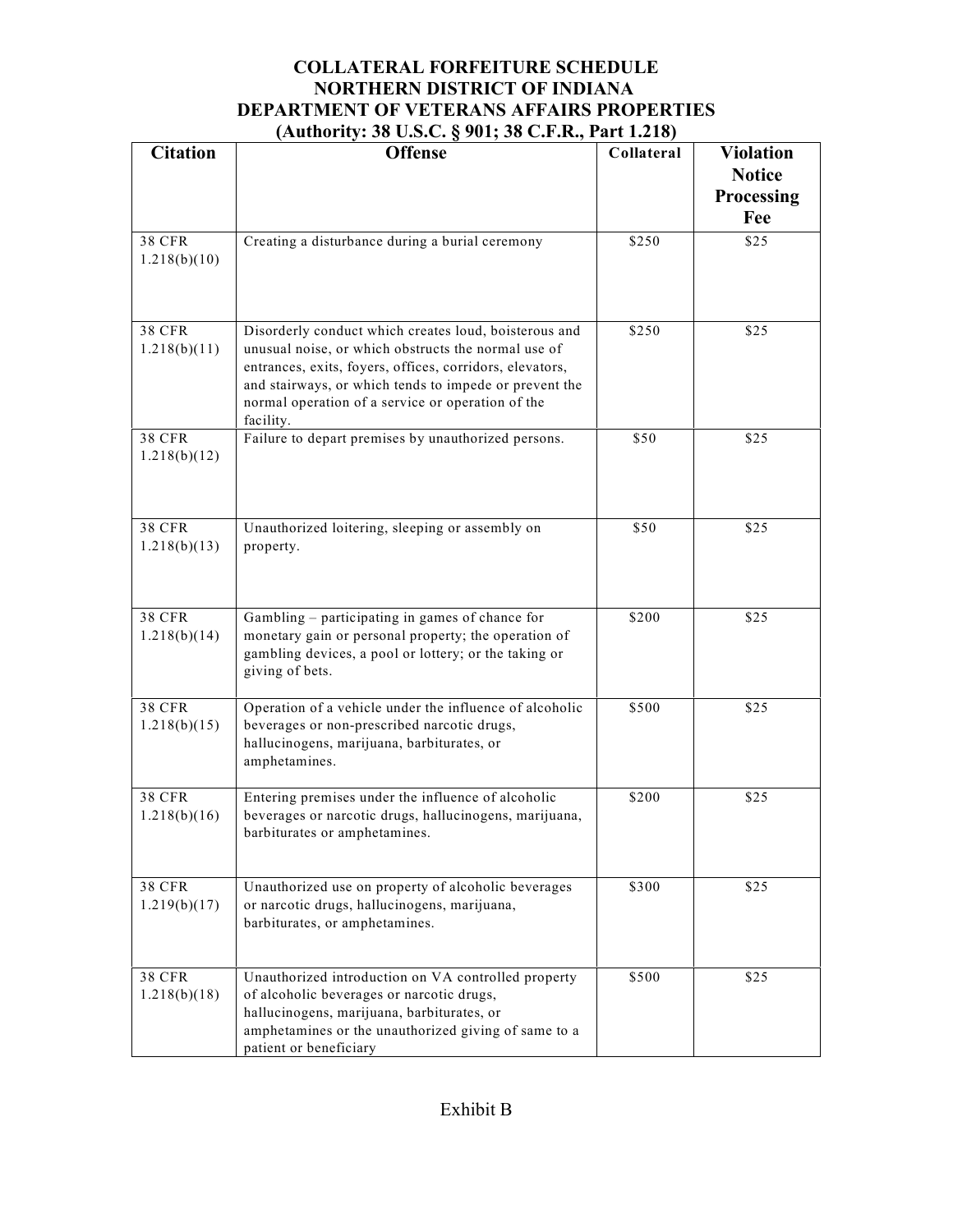|                               | $(11.410111y. 5000.3000, 8001, 5000.1110, 111110)$                                                                                                                            |            |                                                        |
|-------------------------------|-------------------------------------------------------------------------------------------------------------------------------------------------------------------------------|------------|--------------------------------------------------------|
| <b>Citation</b>               | <b>Offense</b>                                                                                                                                                                | Collateral | <b>Violation</b><br><b>Notice</b><br>Processing<br>Fee |
| <b>38 CFR</b><br>1.218(b)(19) | Unauthorized solicitation of alms and contributions on<br>premises.                                                                                                           | \$50       | \$25                                                   |
| <b>38 CFR</b><br>1.218(b)(20) | Commercial soliciting or vending, or the collection of<br>private debts on property.                                                                                          | \$50       | \$25                                                   |
| <b>38 CFR</b><br>1.218(b)(21) | Distribution of pamphlets, handbills, and flyers.                                                                                                                             | \$25       | \$25                                                   |
| <b>38 CFR</b><br>1.218(b)(22) | Display of placards or posting of material on property.                                                                                                                       | \$25       | \$25                                                   |
| <b>38 CFR</b><br>1.218(b)(23) | Unauthorized photography on premise                                                                                                                                           | \$50       | \$25                                                   |
| <b>38 CFR</b><br>1.218(b)(24) | Failure to comply with traffic directions of VA Police.                                                                                                                       | \$25       | \$25                                                   |
| <b>38 CFR</b><br>1.218(b)(25) | Parking in spaces posted as reserved for physically<br>disabled persons                                                                                                       | \$50       | \$25                                                   |
| <b>38 CFR</b><br>1.218(b)(26) | Parking in no-parking areas, lanes, or crosswalks so<br>posted or marked by yellow borders or yellow stripes.                                                                 | \$25       | \$25                                                   |
| <b>38 CFR</b><br>1.218(b)(27) | Parking in emergency vehicle spaces, areas and lanes<br>bordered in red or posted as EMERGENCY<br>VEHICLES ONLY or FIRE LANE, or parking<br>within 15 feet of a fire hydrant. | \$50       | \$25                                                   |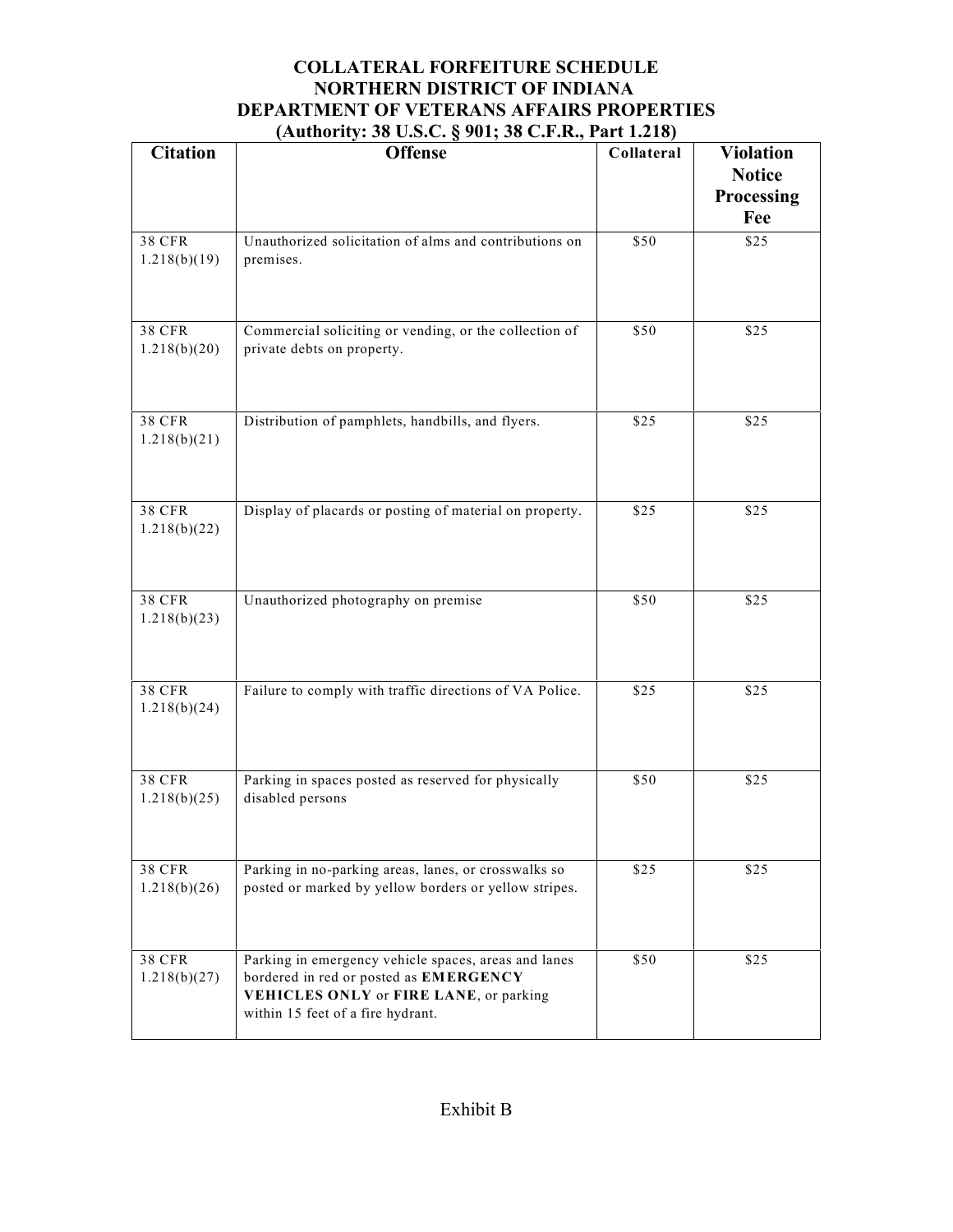|                               | $(11.410111y. 5000.3000, 8001, 5000.1110, 111110)$                                                                                           |                       |                                                        |
|-------------------------------|----------------------------------------------------------------------------------------------------------------------------------------------|-----------------------|--------------------------------------------------------|
| <b>Citation</b>               | <b>Offense</b>                                                                                                                               | Collateral            | <b>Violation</b><br><b>Notice</b><br>Processing<br>Fee |
| <b>38 CFR</b><br>1.218(b)(28) | Parking within an intersection or blocking a posted<br>vehicle entrance or posted exit lane.                                                 | \$25                  | \$25                                                   |
| <b>38 CFR</b><br>1.218(b)(29) | Parking in spaces posted as reserved or in excess of a<br>posted time limit.                                                                 | \$15                  | \$25                                                   |
| <b>38 CFR</b><br>1.218(b)(30) | Failure to come to a complete stop at a STOP sign.                                                                                           | \$25                  | \$25                                                   |
| <b>38 CFR</b><br>1.218(b)(31) | Failing to yield to a pedestrian in a marked and posted<br>crosswalk.                                                                        | \$25                  | \$25                                                   |
| <b>38 CFR</b><br>1.218(b)(32) | Driving in the wrong direction on a posted one-way<br>street.                                                                                | \$25                  | \$25                                                   |
| <b>38 CFR</b><br>1.218(b)(33) | Operation of a vehicle in a reckless or unsafe manner,<br>too fast for conditions, drag racing, overriding curbs,<br>or leaving the roadway. | \$100                 | \$25                                                   |
| <b>38 CFR</b><br>1.218(b)(34) | Exceeding posted speed limits:<br>By up to 10 mph<br>(i)<br>By up to 20 mph<br>(ii)<br>(iii)<br>By up to 30 mph                              | \$25<br>\$50<br>\$100 | \$25                                                   |
| <b>38 CFR</b><br>1.218(b)(35) | Creating excessive noise in a hospital or cemetery zone<br>by muffler cut out, excessive use of a horn, or other<br>means.                   | \$50                  | \$25                                                   |
| <b>38 CFR</b><br>1.218(b)(36) | Failure to yield right of way to other vehicles                                                                                              | \$50                  | \$25                                                   |